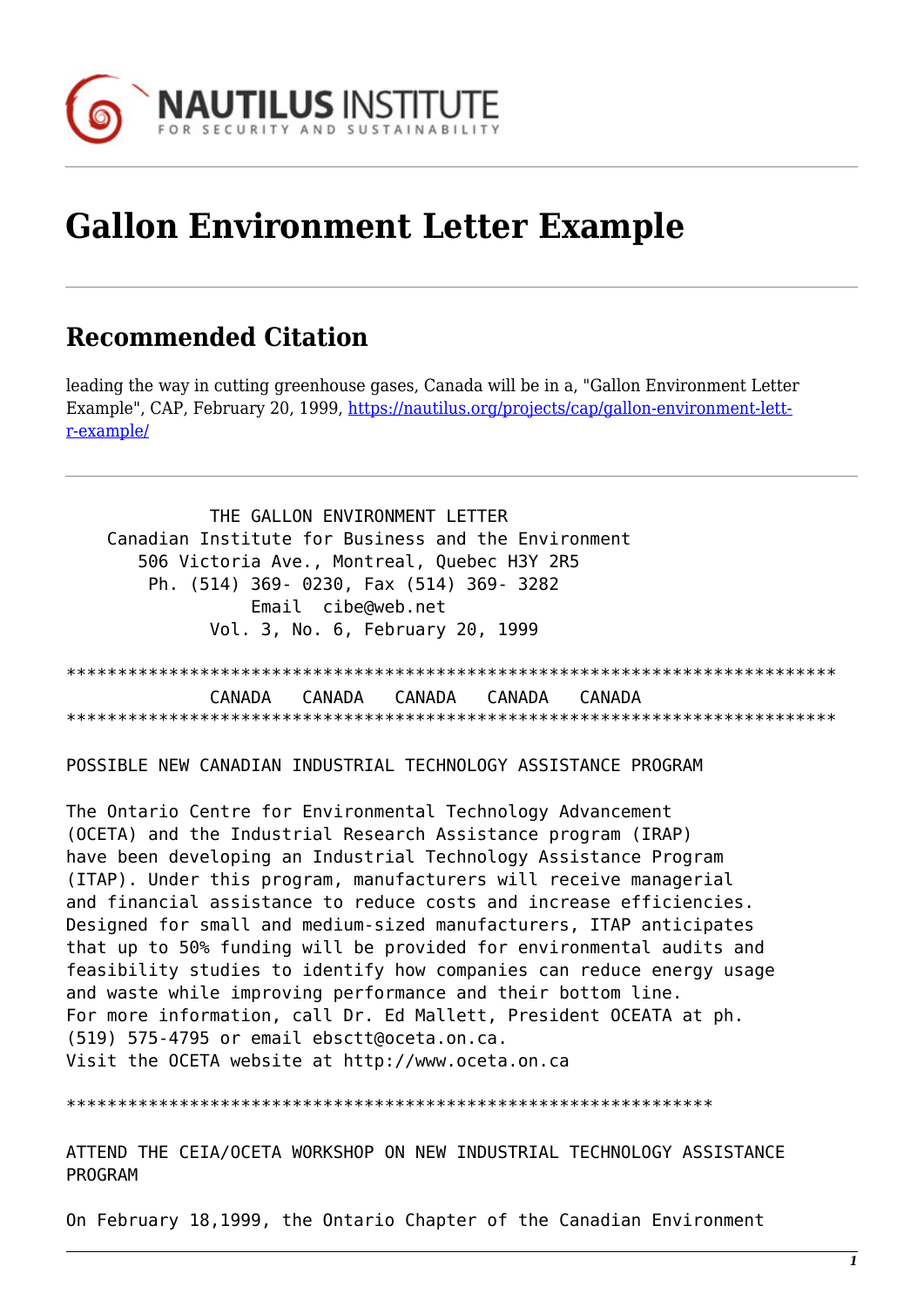Industry Association (CEIA), along with IRAP and the Canadian Technology Network (CTN) will present an "Environment Research Assistance Seminar". The one day seminar will include program overviews of IRAP and CTN, and presentations and case studies on sustainable development. Dr. Ed Mallett will describe OCETA's collaboration with IRAP in developing the Industrial Technology Assistance Program. This event will be held at the Best Western-Carlton Place Hotel, 33 Carlson Court, in Toronto. For more information, contact Richard Abbott, ITAs for IRAP at 905-570- 7175 or via Email richard.abbott@irap.nrc.ca or Tom Armstrong, Executive Director of CEIA Ontario at ph. 416- 447- 2456 ext. 27 or email tarmstrong@ceia.on.ca. Visit the CEIA Ontario Website at http://www.ceia.on.ca

#### \*\*\*\*\*\*\*\*\*\*\*\*\*\*\*\*\*\*\*\*\*\*\*\*\*\*\*\*\*\*\*\*\*\*\*\*\*\*\*\*\*\*\*\*\*\*\*\*\*\*\*\*\*\*\*\*\*\*\*\*\*\*\*\*\*\*\*\*\*\*\*

## ALBERTA GOVERNMENT CHALLENGED ON GAS WELL MISMANAGEMENT

The Government of Alberta and its Environment Ministry are being challenged to reverse their decision to let the oil and gas industry self regulate on a voluntary basis. Other economic interests including agriculture, horse ranching, tourism, and small business have formed a new association to protect themselves from the economic and health impacts of oil and gas well pollution. The Citizens' Oil & Gas Council (COGC) of Alberta has created the Community Defence Fund. The purpose of the Fund is to raise funds that will then be used to provide legal, technical and financial support to citizens and communities who find themselves in conflict with the activities of the oil and gas industry.

The Council based in Calgary, states that, "There is clearly growing public concern about the impacts that the oil and gas industry on fish and wildlife, forests and farm lands, surface and ground water quality, air quality and ultimately on human health." Michael Sawyer, Interim Executive Director of the COGC, said that, "the Community Defence Fund provides an unique opportunity for concerned citizens everywhere to support community efforts to achieve equity and fair economic treatment related to disproportionate advantage of the oil and gas industry". For more information contact the Citizen's Oil & Gas Council, Suite 203, 1225A Kensington Road NW, Calgary, Alberta T2N 3P8, ph. (403) 270-3455 email sawyer@rmec.org

\*\*\*\*\*\*\*\*\*\*\*\*\*\*\*\*\*\*\*\*\*\*\*\*\*\*\*\*\*\*\*\*\*\*\*\*\*\*\*\*\*\*\*\*\*\*\*\*\*\*\*\*\*\*\*\*\*\*\*\*\*\*\*\*\*\*\*\*\*\*\*\*\*

CANADA'S NATURAL RESOURCES MINISTER PUSHES FOR ECONOMIC BENEFITS OF ACHIEVING KYOTO

Canada's Natural Resources Minister, Ralph Goodale, is promoting greenhouse gas emission reduction as an economic advantage. Goodale told a Calgary Chamber of Commerce breakfast meeting that by leading the way in cutting greenhouse gases, Canada will be in a position to sell its technology to the world. He said Canada's energy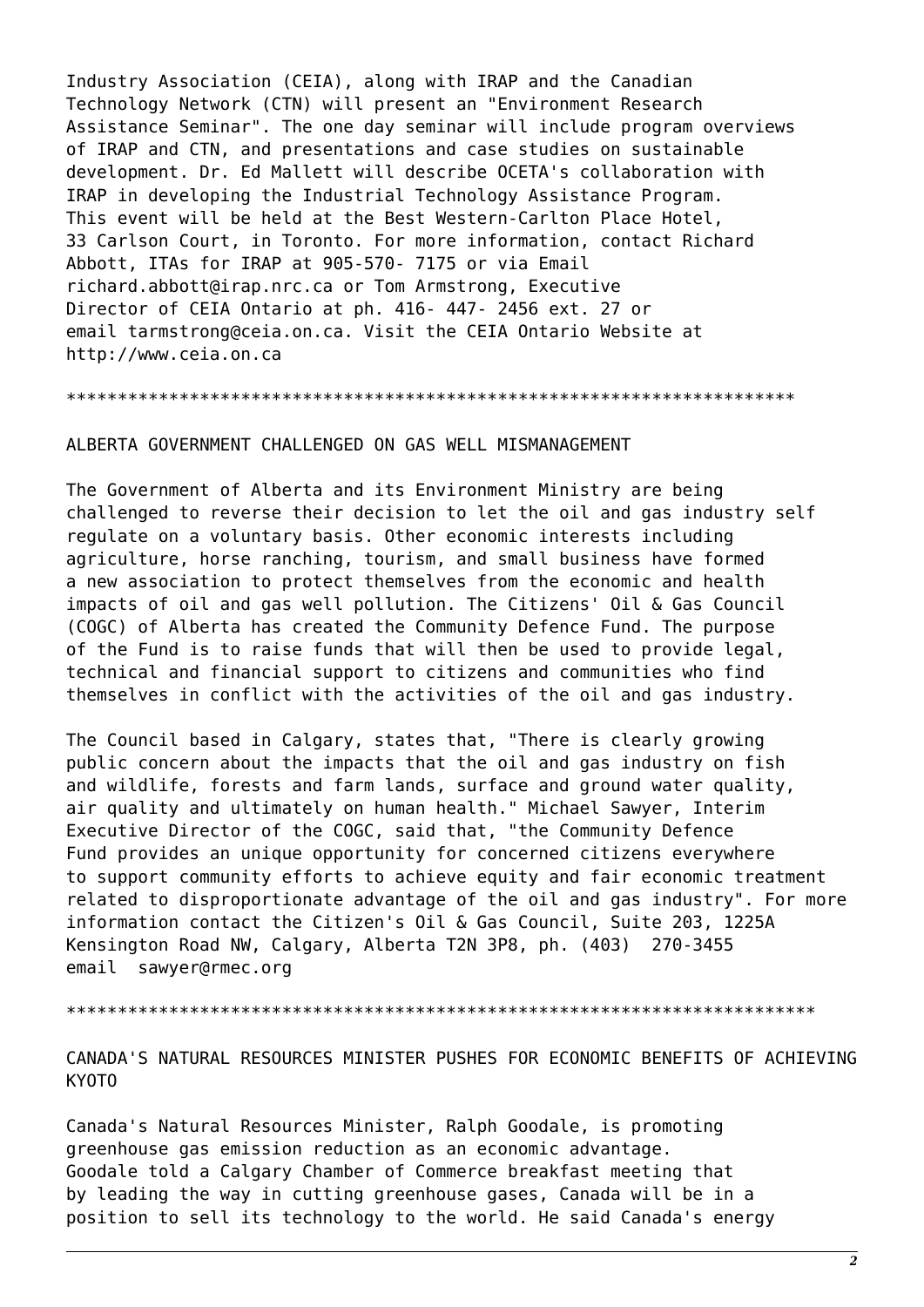industries have already made impressive technological strides, and through federal partnerships and with federal incentives, he expects them to make more. Goodale stated that, "for the Canadian natural resources sector as a whole, my over-arching objective is to establish Canada as the world's 'smartest' resources developer and user -- the most productive and competitive, the most socially and environmentally responsible, and the most technologically proficient." Source, "Going Green Will Net Green", Calgary Sun, January 19, 1999. The full article can be found at website http://www.canoe.ca/CalgaryBusiness/cs.cs-01-19-0064.html

\*\*\*\*\*\*\*\*\*\*\*\*\*\*\*\*\*\*\*\*\*\*\*\*\*\*\*\*\*\*\*\*\*\*\*\*\*\*\*\*\*\*\*\*\*\*\*\*\*\*\*\*\*\*\*\*\*\*\*\*\*\*\*\*\*\*

NTREE TO HOLD ROUND TABLE ON DOMESTIC CO2 EMISSIONS TRADING

Canada's National Round Table on the Environment and the Economy (NRTEE) is holding an international workshop entitled "Domestic Greenhouse Gas Emissions Trading Programs -- A Comparison of Progress Around the World", on March 1-3, 1999, in Toronto, Canada. It will examine emissions trading schemes under consideration by a number of Annex 1 countries. Speakers from government departments and research agencies in Australia, Canada, New Zealand, Norway and the United States, among others will present information on their national policy process and on the trading program designs being examined in their country. Other topics to be discussed include allowance distribution and/or auction, emissions source coverage, use of credits from sources outside of the trading system, links to international flexibility mechanisms and pilot programs for greenhouse gas emissions trading. Denise Johnston, The National Round Table on the Environment and the Economy, 344 Slater Street, Suite 200, Ottawa, Ontario K1R 7Y3, fax 613-992-7385, e-mail johnstond@nrtee-trnee.ca Website http://www.nrtee-trnee.ca

#### \*\*\*\*\*\*\*\*\*\*\*\*\*\*\*\*\*\*\*\*\*\*\*\*\*\*\*\*\*\*\*\*\*\*\*\*\*\*\*\*\*\*\*\*\*\*\*\*\*\*\*\*\*\*\*\*\*\*\*\*\*\*\*\*\*\*\*\*\*\*\*\*\*\*

#### WHEN HARMONIZATION BECOMES DISHARMONIZATION FOR CANADA'S ENVIRONMENT

The provinces convinced Canada to sign an accord to achieve environmental harmonization and avoid duplication of efforts effective January 29, 1998. It essentially resulted in federal environmental protection powers being substantially reduced in the provinces. Now, it has been a year, and we are beginning to learn that instead of harmonizing environmental regulations and enforcement measures, the harmonization agreement is leading to environmental enforcement disharmonization in Canada. The provincial governments are moving in their own directions at various paces of environmental deregulation, each doing a different thing. Alberta is already suffering the effects with citizens up in arms about the lack of control of the oil and gas industry extraction techniques in that province. Ontario has stopped its annual reporting on industrial pollution point discharges to the province's waterways. Quebec has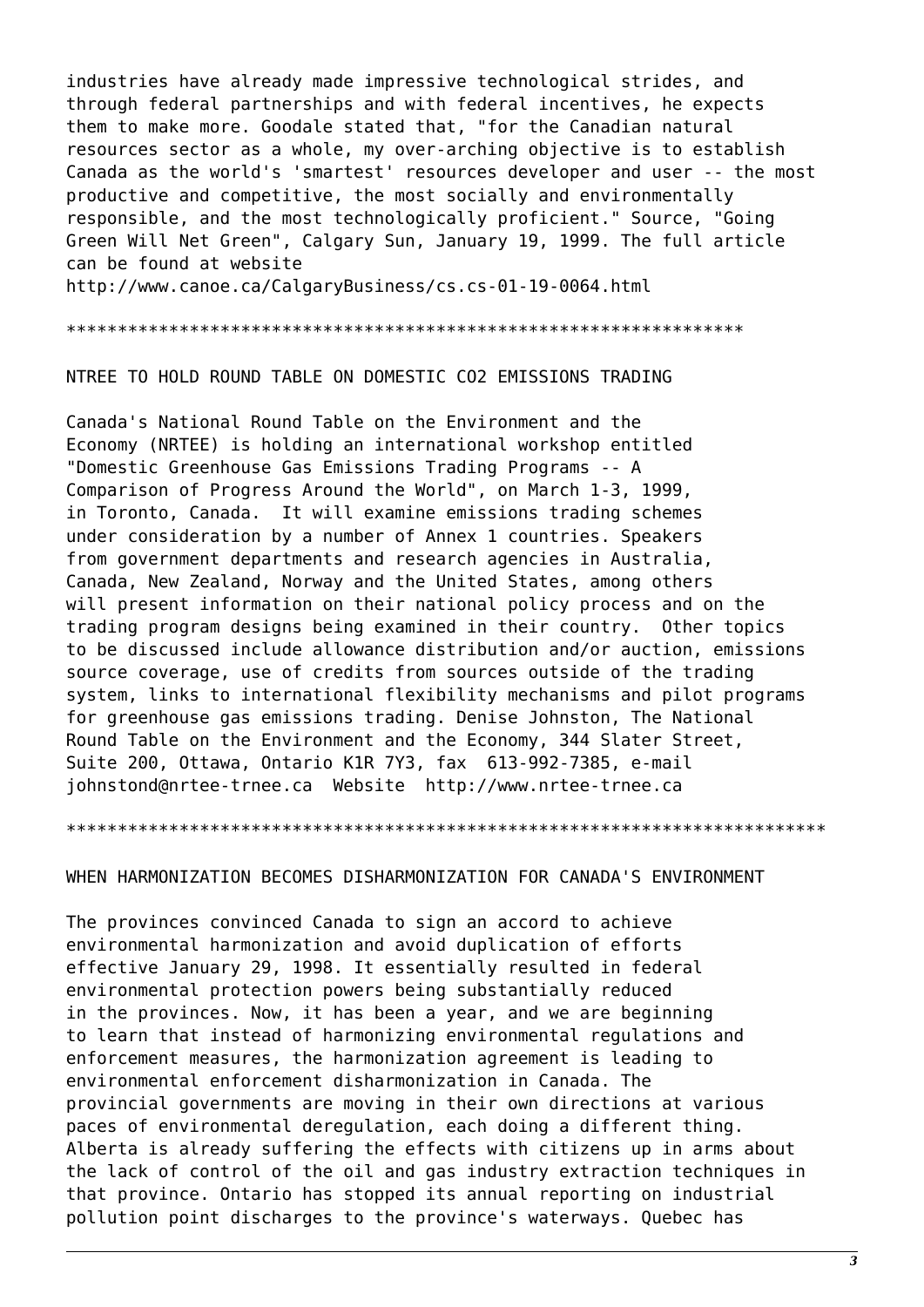devolved much of its responsibilities to the municipalities without providing them with any resources to do it.

The Canada wide standards that the Canadian Council of the Ministers of the Environment (CCME) are supposed to be preparing are taking much longer to complete. They may be weaker than other standards. And there is no legal authority under which they can be effectively enforced. They, in all likelihood will become guidelines which provinces may, or may not, enforce. Ironically, for national governments, it is understood that the best way to harmonize law is to write it and enforce it at the national level, with an appropriate buy in from the provinces. It is also understood that the best way to promote disharmonization is to hand the responsibility over to a committee of diverse parties like the provinces. See the Canada Wide Harmonization Accord at the CCME website at http://www.mbnet.mb.ca/ccme/

CELA CHALLENGES HARMONIZATION IN COURT

The Canada Wide Accord on Environmental Harmonization is weakening the federal ability to protect Canada's environmental health, and is not legal, according to a court case launched by the Canadian Environmental Law Association (CELA) January 12, 1999 in Toronto. CELA feels that the provinces have pressured the federal government to give away federal powers that it can't give away, under Canada's constitution. A press release issued by the laws stated that, "the Harmonization Accord will devolve.

without a constitutional amendment much of the federal government's responsibility to the provinces at a time when the provinces have drastically cut their own powers to protect the environment. CELA launched the legal

challenge in the public interest, hoping to reverse the trend of environmental

protection devolution in Canada. For a copy of the press release contact David McLaren, CELA Communications Coordinator, ph. (416) 960 - 2284, or go  $t_{0}$ 

website http://www.web.net/cela/

SAXE REPORTS THAT ONTARIO STILL INCHING FORWARD WITH DEREGULATING ENVIRONMENT

Environmental Lawyer, Dianne Saxe, reports that Ontario is inching ahead with environmental deregulation. She reports that while recent postings on the Environmental Bill of Rights website by the Ontario Ministry of the Environment include good changes, like reducing frequency of water monitoring (MISA) for dischargers that demonstrate a history of compliance and restricting methanol in ground source heat pumps, that are some deregulatory changes. They include proposals to reduce requirements for pesticides licences for farmers; proposals to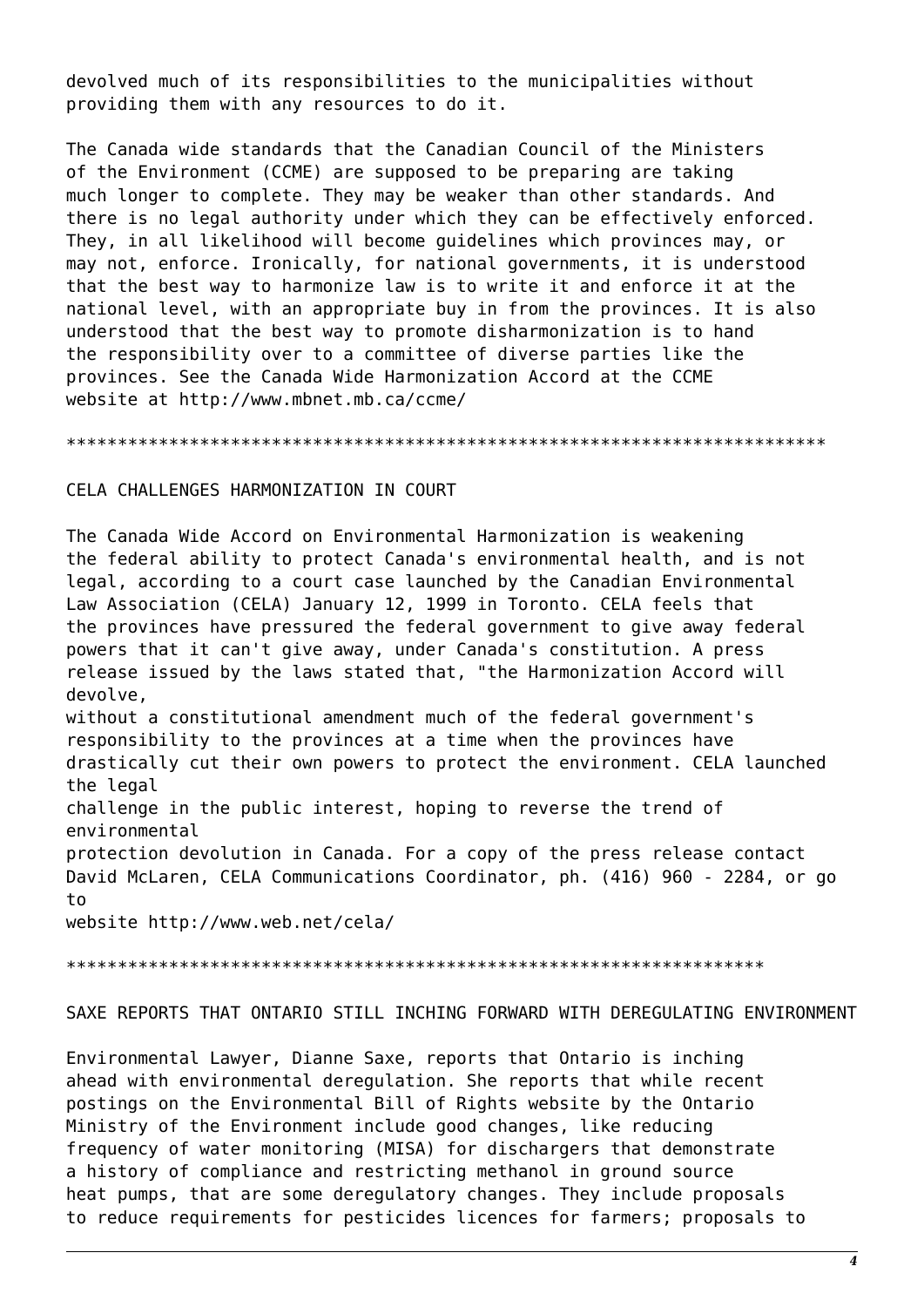change discharge and flow limits for 14 major polluters, that may increase pollution. Contact Diane Saxe, 66 Russell Hill Road, Toronto, Ontario M4V 2T2 ph. (416) 962 5882 Fax: (416) 962 8817 email: dsaxe@envirolaw.com. Website at http://www.envirolaw.com

#### ONTARIO WORKING ON NEW VOLUNTARY MEASURE

The Ontario Ministry of the Environment (MOE) is working on a new model to support voluntary non regulatory environmental measures (VEM's). It is working with the Canadian Chemical Producers Association and six major chemical companies. The chemical industry in Canada started one of the most successful voluntary initiatives, "The Responsible Care" program. Their leadership is being followed by many of the other industry sectors including aluminum, utilities, and oil refining.

The Ontario MOE published a draft policy paper called, "Recognizing and Encouraging Voluntary Actions (REVA) and Performance Plus". REVA proposes a policy framework for voluntary incentive policy for industry. Performance Plus+ is a proposal for a pilot demonstration. Both are the result of ongoing work by MOE, "Industrial facilities that voluntarily and consistently adhere to high standards of environmental planning, performance and accountability, in excess of regulatory requirements and in accordance with Ministry environmental objectives and priorities would be accorded greater operational flexibility and administrative efficiency in their relations with the Ministry".

TNTFRNATTONAL INTERNATIONAL INTERNATIONAL 

TWO OF THE U.S.'s LARGEST ENVIRONMENT BUSINESS WEB SITES MERGE

Global Environment & Technology Foundation (GETF) website and Sustainable Business.com (SB.com) have combined to produce a large comprehensive website service for the environment business and industry. The site will enable visitors to access a broad range of information and business services, for both the environment companies, and for companies seeking their services. GETF produces and manages a number of environmental information networks including Global Network of Environment & Technology (GNET®) and Earth Vision. Rona Fried, Ph.D., President of Sustainable Business.com (SB.com) notes, "GETF and SB.com have been working along parallel paths. By combining our strengths, we are creating a portal website group for the world-wide sustainable business community." The extensive Green Dream Jobs database developed by SB.com will be accessible to GNET® and Earth Vision visitors, while the business and technical daily news service supplied by Earth Vision will be available through SB.com.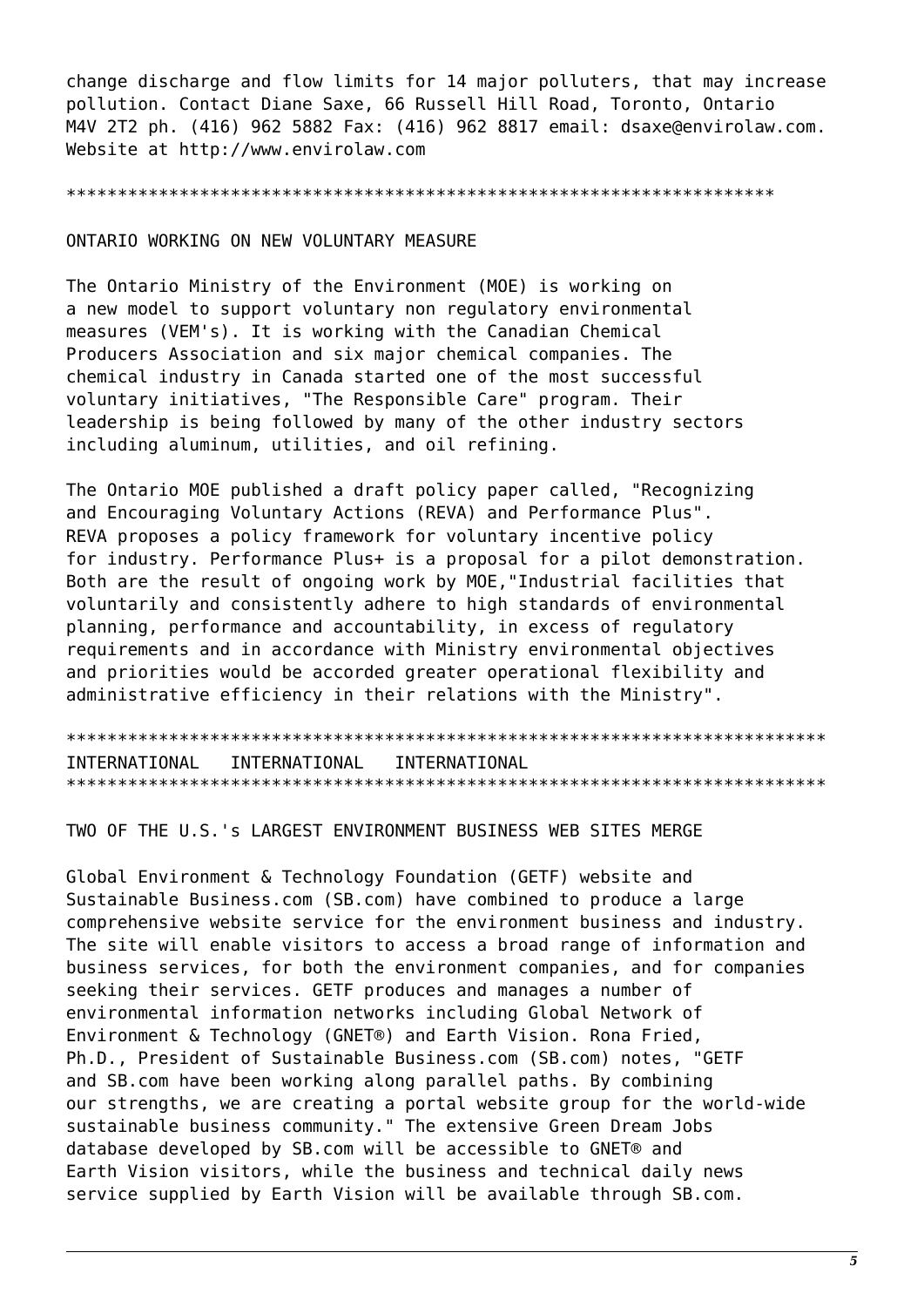SB.com produces the highly acclaimed online trade magazine, "Sustainable Business Insider." Another section, "Business Opportunities," helps green businesses find capital resources businesses post their need for investors, partners, or distributors, and find capital sources through Solicitations and Venture Capital/Finance listings. GNET® compiles an extensive list of contract opportunities. Merging these capabilities will allow people to efficiently find the resources they need. A joint project in the works is an international database of sustainable business cases, an online encyclopedia of company progress toward sustainability. You can visit the GETF family of websites http://www.getf.org or http://www.gnet.org http://www.earthvision.net or http://www.iso14000.net http://www.techknow.org or http://www.sustainableamerica.org

SB.com unifies the field of environment and business by providing cross-sector information and networking opportunities. For more information on Sustainable Business.com please visit the website at http://www.sustainablebusiness.com For further information contact Catherine Drennan, GETF Director of Communications and Public Affairs, telephone 703-750-6401, email cdrennan@getf.org or Rona Fried, President, Sustainable Business.com, tel. 516-423- 3277, email rfried@bccom.com

\*\*\*\*\*\*\*\*\*\*\*\*\*\*\*\*\*\*\*\*\*\*\*\*\*\*\*\*\*\*\*\*\*\*\*\*\*\*\*\*\*\*\*\*\*\*\*\*\*\*\*\*\*\*\*\*\*\*\*\*\*\*\*\*\*\*\*\*\*\*\*\*\*\*\*

## INDICATORS OF EFFECTIVE ENVIRONMENTAL ENFORCEMENT

The Commission on Environmental Cooperation (CEC), based in Montreal completed an excellent study entitled, "Indicators of Effective Environmental Enforcement". The North American Agreement on Environmental Cooperation (NAAEC), obligates the Parties, Mexico, Canada, and the United States, to effectively enforce their respective environmental laws with the aim of achieving high levels of environmental protection and compliance with environmental laws and regulations within a specified framework of processes and activities. Pursuant to the NAAEC, the Parties (the three nations) have additionally undertaken to report annually on the obligations including data on enforcement activities. The Council of

the CEC is mandated to encourage effective enforcement by the Parties, compliance with their respective laws and regulations and technical cooperation towards that end.

Joseph Castrilli, a well known environmental lawyer, wrote the section on "Environmental Enforcement & Compliance Indicators in Canada" within the CEC study. He reported that, "few governments in Canada provide criteria for defining what constitutes significant non compliance." And stated that, "some levels of government are increasingly producing compliance status reports", but that the,"adequacy of the content and detail, particularly at the federal level, varies." He found that, "while an important initiative, it still lacks adequate particulars, such as company specific monitoring data." See the CEC website at http://www.cec.org/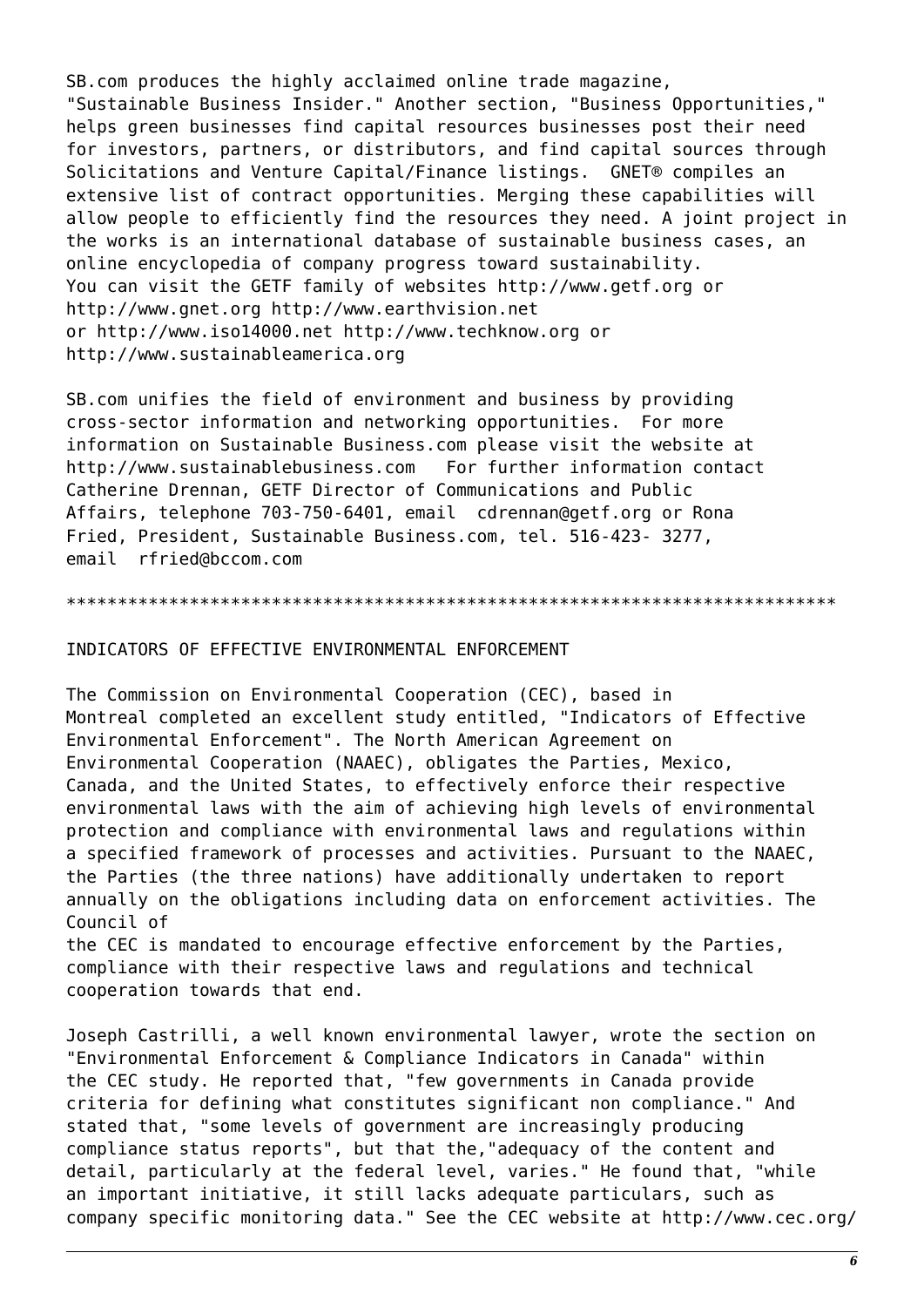or contact Gregg Block, CEC, Montreal, ph. (514) 350-4300.

NEW LIST SERVE PROMOTES NON CONSUMPTIVE BUSINESS FROM OTHER FOREST PRODUCTS

There are other economies based on forests that don't involve cutting them down. Often clear cutting forests ruin their other economic uses. The non consumptive economic side of the forests is not well understood and has lost economic share to the business of clear cutting forests. A new listserve has been created amongst scientists, economists, and forest communities to better understand and promote non timber forest products (NTFP). It is called the NTFP-Biocultural-Digest. The forest economies that are threatened by the clear cutters include the harvesting and selling of associated free range forest crops including edible ferns, mushrooms, maple syrup, palms, gums and latexes, edible nuts, fragrances, medicinals, and more. Included in non timber cutting products are some animals and insects products that are renewable and harvestable in standing mature forests that are not cut down.

NTFPs are harvested commercially and non-commercially (for local population support) in all the world's forests. However, their economy value is left out of most forest accounting books. The listserve currently has over 600 members representing more than 25 countries. To subscribe send an e-mail to majordomo@igc.org, leave the subject line blank, in the body of the message put subscribe ntfp-biocultural-digest <your e-mail address>. If you have questions or problems you can contact the list editor Eric Jones at email etiones@igc.org

ARCO CHAIRMAN SAYS THAT THESE ARE THE LAST DAYS OF OIL AGE

The Chairman and CEO of one of the world's largest oil companies, ARCO, Mike R. Bowlin, said that these are the last days of the golden oil age. Speaking at the Cambridge Energy Research Associates' 18th annual executive conference, Bowlin said the energy industry must respond wisely or face the consequences. He said that, "global demand for clean energy like natural gas, renewables, electricity and new energy technologies will grow faster than the overall demand for energy, including oil and coal." he added that, "ten or fifteen years from now there still will be a large and healthy market for oil - of course. We hope that it would be a healthier market than today. But it is also true that the market share for oil will diminish, as the demand for other forms of energy grows." He added that, "the enerav equations of the 21st Century, focusing on alternative fuels, will leave oil and gas companies with a critical choice, said Bowlin "Embrace the future and recognize the growing demand for a wide array of fuels; or ignore reality and slowly -- but surely -- be left behind."

You can view the whole speech at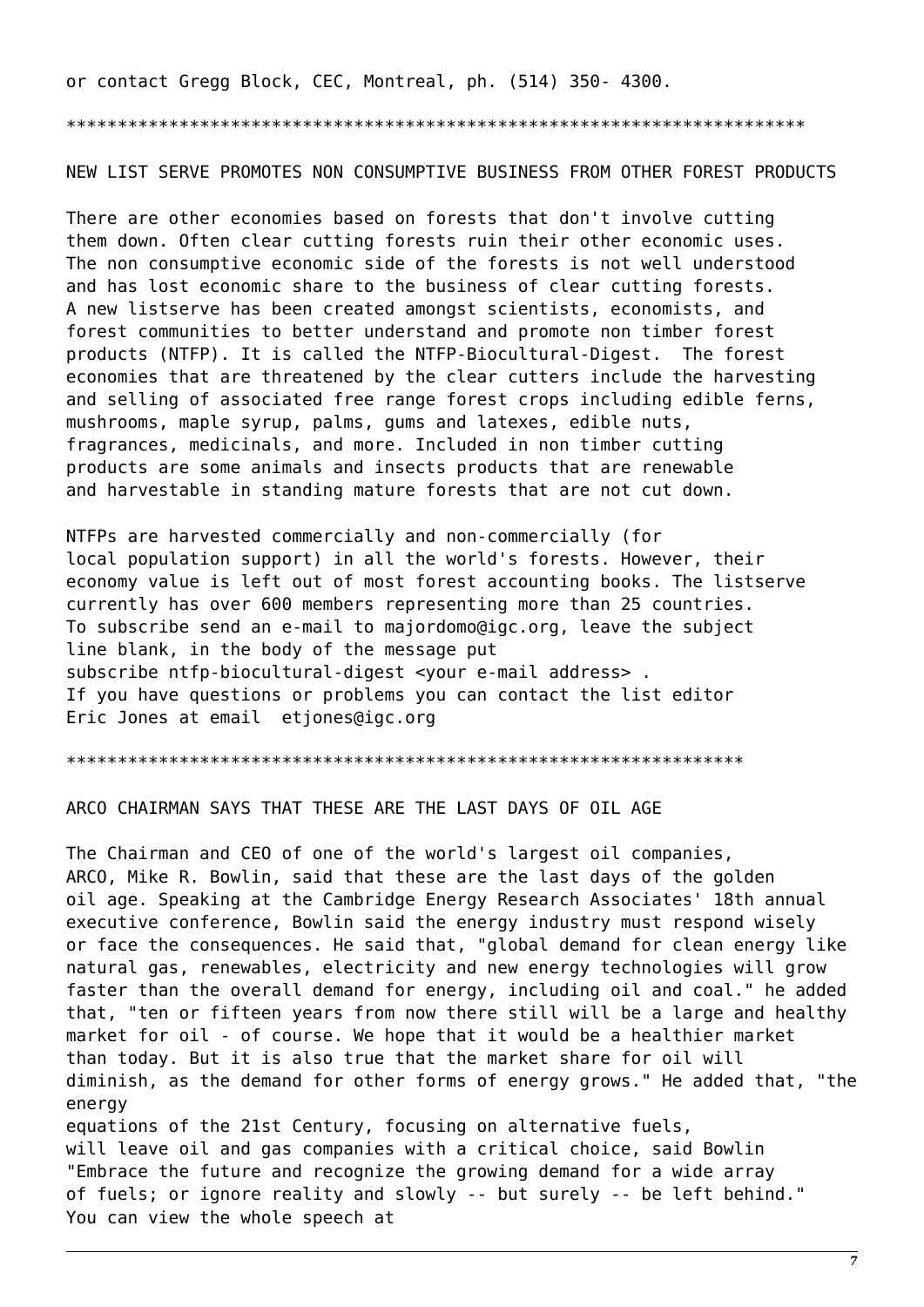http://www.arco.com/corporate/news/SA020999.htm For further information contact William Warren or Linda Dozier at ph. (213) 486- 3384, or at E-mail arconews@arco.com

\*\*\*\*\*\*\*\*\*\*\*\*\*\*\*\*\*\*\*\*\*\*\*\*\*\*\*\*\*\*\*\*\*\*\*\*\*\*\*\*\*\*\*\*\*\*\*\*\*\*\*\*\*\*\*\*\*\*\*\*\*\*\*\*\*\*\*\*\*\*\*\*

## DEBATE ON NUCLEAR POWER AS CLIMATE CHANGE AGENT IS BEING HOSTED IN N.Y.

The Society of Environmental Journalists and the Association of the Bar of the City of New York is hosting a debate in New York City on the subject, "Can Nuclear Power Help Reduce Global Climate Change?" It will be held Tuesday, March 30, 1999, from 7:00 to 830 p.m. at the Association of the Bar offices at 42 West 44th Street, New York, New York. The debaters will be For the affirmative Maureen T. Koetz, Director of Environmental Policy, Nuclear Energy Institute. For no nuclear power is not the answer, will be Edward Smeloff, Director, Pace Energy Project, Pace University Law School. For further information contact Dolia Christoffersen, ph. (212) 715-1191.

\*\*\*\*\*\*\*\*\*\*\*\*\*\*\*\*\*\*\*\*\*\*\*\*\*\*\*\*\*\*\*\*\*\*\*\*\*\*\*\*\*\*\*\*\*\*\*\*\*\*\*\*\*\*\*\*\*\*\*\*\*\*\*\*\*\*\*\*\*\*\*\*

# NUCLEAR POWER DOES NOT HELP ON CLIMATE CHANGE

In England, several environmental organizations and councils of local communities made submissions to the Royal Commission on Environmental Pollution (RCEP), stating that their studies have found nuclear power is not a "green energy source" that helps alleviate greenhouse gas emissions. England's Nuclear Free Local Authorities (NFLAs) and the Consortium of Opposing Local Authorities (COLA), also contend that even if nuclear power were paid for their trade emission permits under carbon trading, that they would still not be a cheap, or economical, source of energy. A detailed study prepared for the Royal Commission by the NFLAs and COLA shows that the lifetime cost of new nuclear stations currently trail other major generating capacity by at least 2 pence per kilowatt/hour (2p/kWh). A very rough estimate is that the nuclear power companies may be paid for the C02 savings they generate by producing nuclear electricity instead of coal fired electricity at a rate of about 0.2 pence per kilowatt hour (kWh), and, the groups point out, is one tenth of the sum nuclear generation needs to become competitive. The groups also stated that the prospects for substantially reducing the capital costs for building new nuclear stations are poor. For further details contact Stewart Kemp ph. 0161 831 9108, cellular 0468 743996 See email nfznsc@gn.apc.org website http://www.gn.apc.org/nfznsc

#### \*\*\*\*\*\*\*\*\*\*\*\*\*\*\*\*\*\*\*\*\*\*\*\*\*\*\*\*\*\*\*\*\*\*\*\*\*\*\*\*\*\*\*\*\*\*\*\*\*\*\*\*\*\*\*\*\*\*\*\*\*\*\*\*\*\*\*\*\*

## NUCLEAR POWER HELPS REDUCE GLOBAL WARMING

Nuclear power is the cheapest and cleanest fuel for France, according to findings of an official study reported by the nuclear news agency NucNet. The parliamentary report said nuclear power still retains a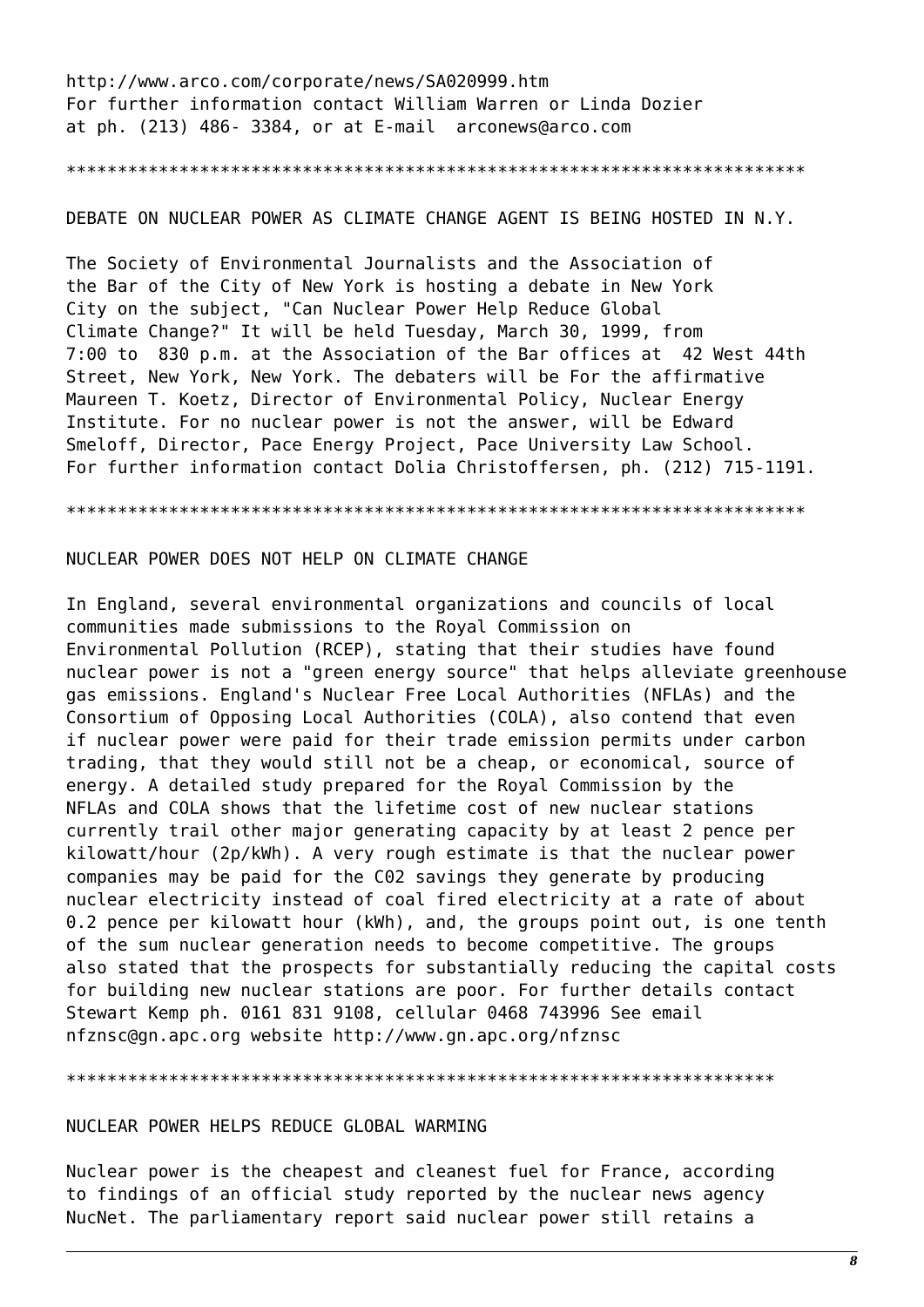cost advantage in producing electricity over gas but predicted the gap would narrow in the future. The study said nuclear energy was the only efficient technical option in the fight against global warming, The study predicts that in the near future nuclear energy will be producing one kilowatt-hour of electricity for 18-20 cents compared with combinedcycle gas plants that will be producing power for between 16.5-20.5 cents. If the cost of CO2 emissions were factored into the cost of electricity production the extra cost to gas per kilowatt hour would be in the order of 6 to 7 cents, the study said. Source, © Reuters Limited 1998.

TRI POINT SOURCE DISCHARGE MAP AVAILABLE FOR U.S.

All data submitted to the U.S. Environmental Protection Agency (EPA) under the Toxic Release Inventory reporting requirements have been mapped for public review and analysis. It is part of a new prototype multiple toxic point source web map project. It not only shows TRI air releases but also six additional sources of toxics plus schools, hospitals, and parks.

You can zoom down through three layers, pan in all directions. View reports by clicking on any of the ten different types of points (seven toxic plus three landmark). It is provided by Michael R. Meuser, GIS and WWW Mapping Application Development, under the Mapping for Community Right-To- Know program of "making data make sense", Reach him at email meuser@mapcruzin.com See it at the website http://www.mapcruzin.com/allfacmap.htm

OBTAIN ALL UNITED STATES ENVIRONMENTAL REGULATIONS ON CD ROM

All 24 Volumes of Title 40 (Environmental Regulations/EPA) of the U.S. Code of Federal Regulations have been updated to the latest 1998 revision levels. Title 40 CFR is available as part of an "All 50 U.S. CFRs on CD-ROM" offering. The CD-ROM has 5,000+ inline graphics, instant search/retrieval with Adobe(R) Acrobat(R) Reader, and PDF format, See http://www.env-sol.com/solutions/CFR.HTML

#### VISIT AUSTRALIA ENVIRONMENT ON LINE

For information on Australia's coastal environment, go to the Australian Environment On-lineCoastNet. Sponsored by Australia's Department of the Environment, CoastNet is an Internet forum for exchanging information and sharing expertise to improve coastal management in Australia. CoastNet has topical discussion groups and contact lists; information on conferences,